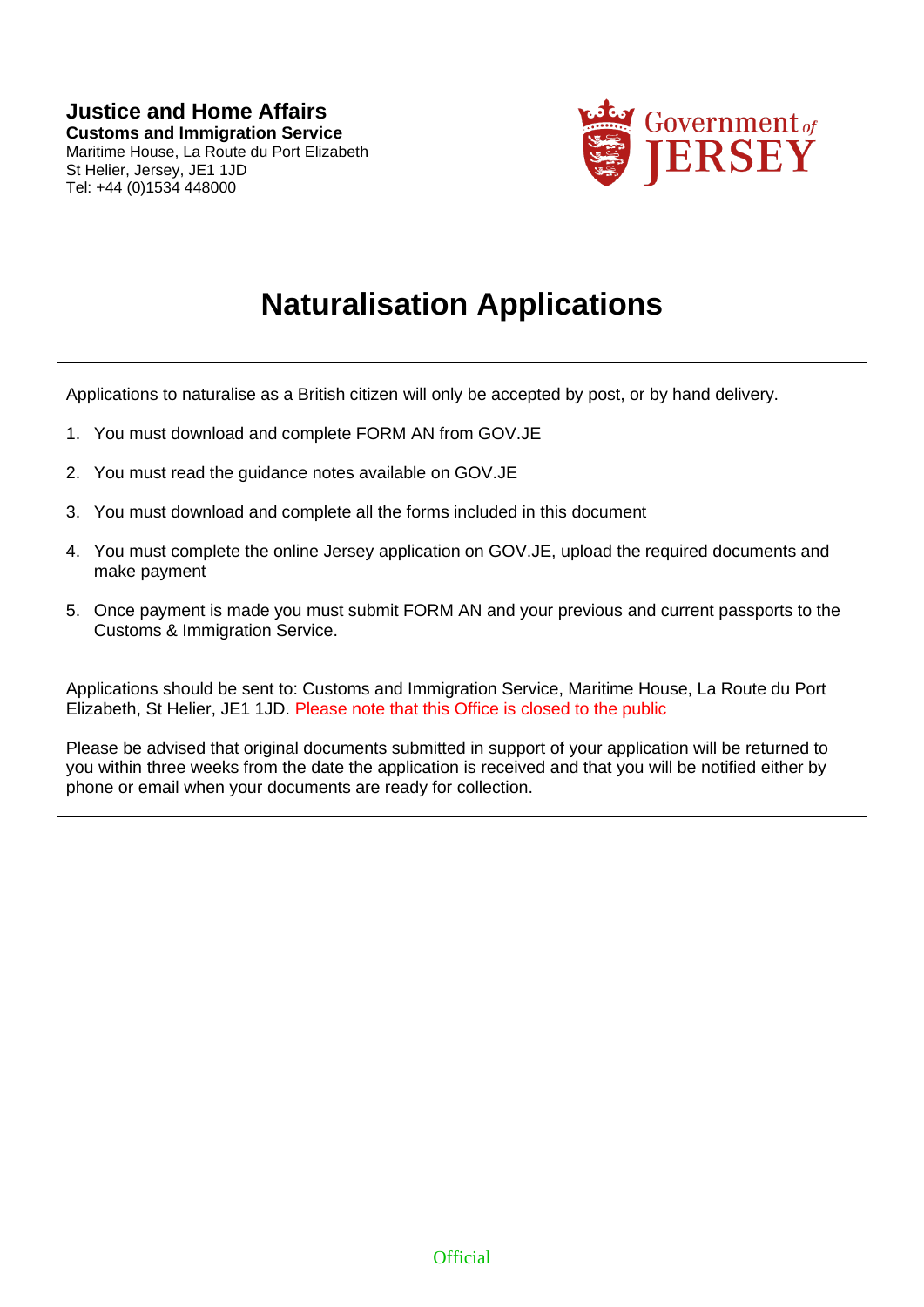**Justice and Home Affairs Customs and Immigration Service** Maritime House, La Route du Port Elizabeth St Helier, Jersey, JE1 1JD Tel: +44 (0)1534 448000



## **Naturalisation Application - Request For Police Check (APPLICANT)**

**A. To be completed by applicant for naturalisation, in BLOCK CAPITALS. All sections MUST be filled in – DO NOT leave ANY blank areas. If not applicable please state 'N/A' or 'NONE'. Please give previous addresses going back over the past FIVE years and show FROM and TO dates in each case. If you have been at the same address for over 5 years please indicate 'AS ABOVE' for question on addresses in last five years.**

|                                                                              | (to include town/city and country)                                                                                                                                                                                                                                                                                        |                              |  |  |
|------------------------------------------------------------------------------|---------------------------------------------------------------------------------------------------------------------------------------------------------------------------------------------------------------------------------------------------------------------------------------------------------------------------|------------------------------|--|--|
| (must include postcode)                                                      |                                                                                                                                                                                                                                                                                                                           |                              |  |  |
| Previous addresses in last <i>five</i> years<br>(must include all postcodes) | Date from:<br>(month and year)                                                                                                                                                                                                                                                                                            | Date to:<br>(month and year) |  |  |
|                                                                              |                                                                                                                                                                                                                                                                                                                           | .                            |  |  |
| attendances:                                                                 | I have the following prosecution(s) pending, court conviction(s), police caution(s) and/or Parish Hall                                                                                                                                                                                                                    |                              |  |  |
| check being made.                                                            | I am making an application to the Customs & Immigration Service for naturalisation as a British citizen<br>and understand that this is subject to a Police record check. I am aware that all convictions may be<br>disclosed. I hereby declare that the information I have given is true and I consent to a Police record |                              |  |  |
|                                                                              |                                                                                                                                                                                                                                                                                                                           |                              |  |  |
| B. To be completed by Customs & Immigration Service<br>convictions.          | I hereby request that a Police record check be made in respect of the above-named referee for the period<br>of 10 years preceding the date on which the above declaration is signed and that I be notified of unspent                                                                                                     |                              |  |  |
|                                                                              |                                                                                                                                                                                                                                                                                                                           |                              |  |  |
| C. For Police use only                                                       |                                                                                                                                                                                                                                                                                                                           |                              |  |  |
| No trace on details supplied                                                 | The applicant appears identical with the<br>person whose criminal record is attached                                                                                                                                                                                                                                      |                              |  |  |
|                                                                              |                                                                                                                                                                                                                                                                                                                           |                              |  |  |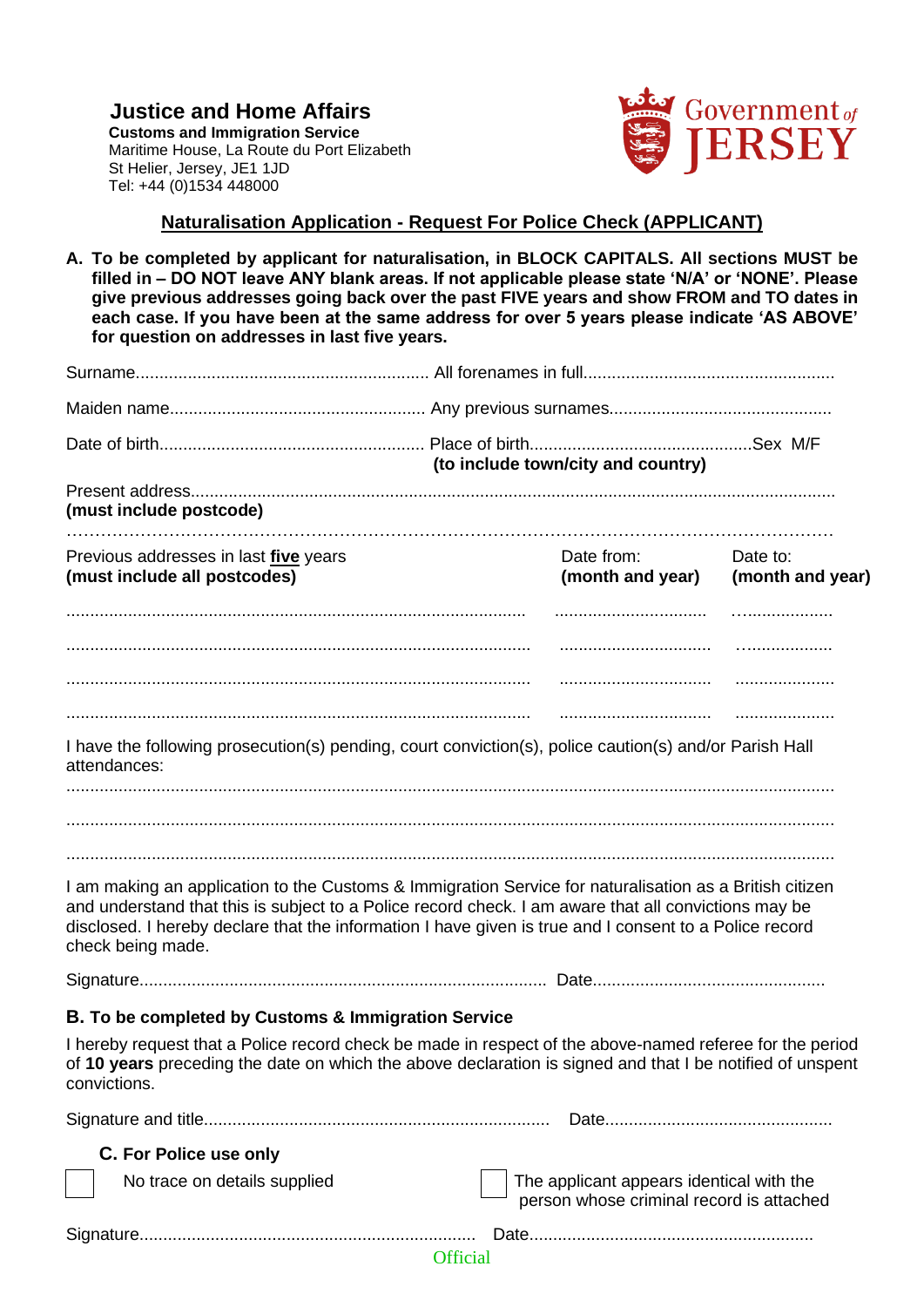**Justice and Home Affairs Customs and Immigration Service** Maritime House, La Route du Port Elizabeth St Helier, Jersey, JE1 1JD Tel: +44 (0)1534 448000



### **Naturalisation Application - Request For Police Check (REFEREE)**

**A. To be completed by referee of applicant for naturalisation, in BLOCK CAPITALS. All sections MUST be filled in – DO NOT leave ANY blank areas. If not applicable please state 'N/A' or 'NONE'. Please give previous addresses going back over the past FIVE years and show FROM and TO dates in each case. If you have been at the same address for over 5 years please indicate 'AS ABOVE' for question on addresses in last five years.**

|                                                                                                                                                                                                                                                                            | (to include town/city and country) |                                                                                      |                              |
|----------------------------------------------------------------------------------------------------------------------------------------------------------------------------------------------------------------------------------------------------------------------------|------------------------------------|--------------------------------------------------------------------------------------|------------------------------|
| (must include postcode)                                                                                                                                                                                                                                                    |                                    |                                                                                      |                              |
| Previous addresses in last <i>five</i> years<br>(must include all postcodes)                                                                                                                                                                                               |                                    | Date from:<br>(month and year)                                                       | Date to:<br>(month and year) |
|                                                                                                                                                                                                                                                                            |                                    |                                                                                      |                              |
|                                                                                                                                                                                                                                                                            |                                    |                                                                                      | .                            |
|                                                                                                                                                                                                                                                                            |                                    |                                                                                      |                              |
| I have the following prosecution(s) pending, court conviction(s), police caution(s) and/or Parish Hall<br>attendances:                                                                                                                                                     |                                    |                                                                                      |                              |
| for naturalisation as a British citizen. I understand that this is subject to a Police record check. I am aware<br>that all convictions may be disclosed. I hereby declare that the information I have given is true and I<br>consent to a Police record check being made. |                                    |                                                                                      |                              |
|                                                                                                                                                                                                                                                                            |                                    |                                                                                      |                              |
| C. To be completed by Customs & Immigration Service                                                                                                                                                                                                                        |                                    |                                                                                      |                              |
| I hereby request that a Police record check be made in respect of the above-named referee for the period<br>of 10 years preceding the date on which the above declaration is signed and that I be notified of unspent<br>convictions.                                      |                                    |                                                                                      |                              |
|                                                                                                                                                                                                                                                                            |                                    |                                                                                      |                              |
| D. For Police use only                                                                                                                                                                                                                                                     |                                    |                                                                                      |                              |
| No trace on details supplied                                                                                                                                                                                                                                               |                                    | The applicant appears identical with the<br>person whose criminal record is attached |                              |
|                                                                                                                                                                                                                                                                            |                                    |                                                                                      |                              |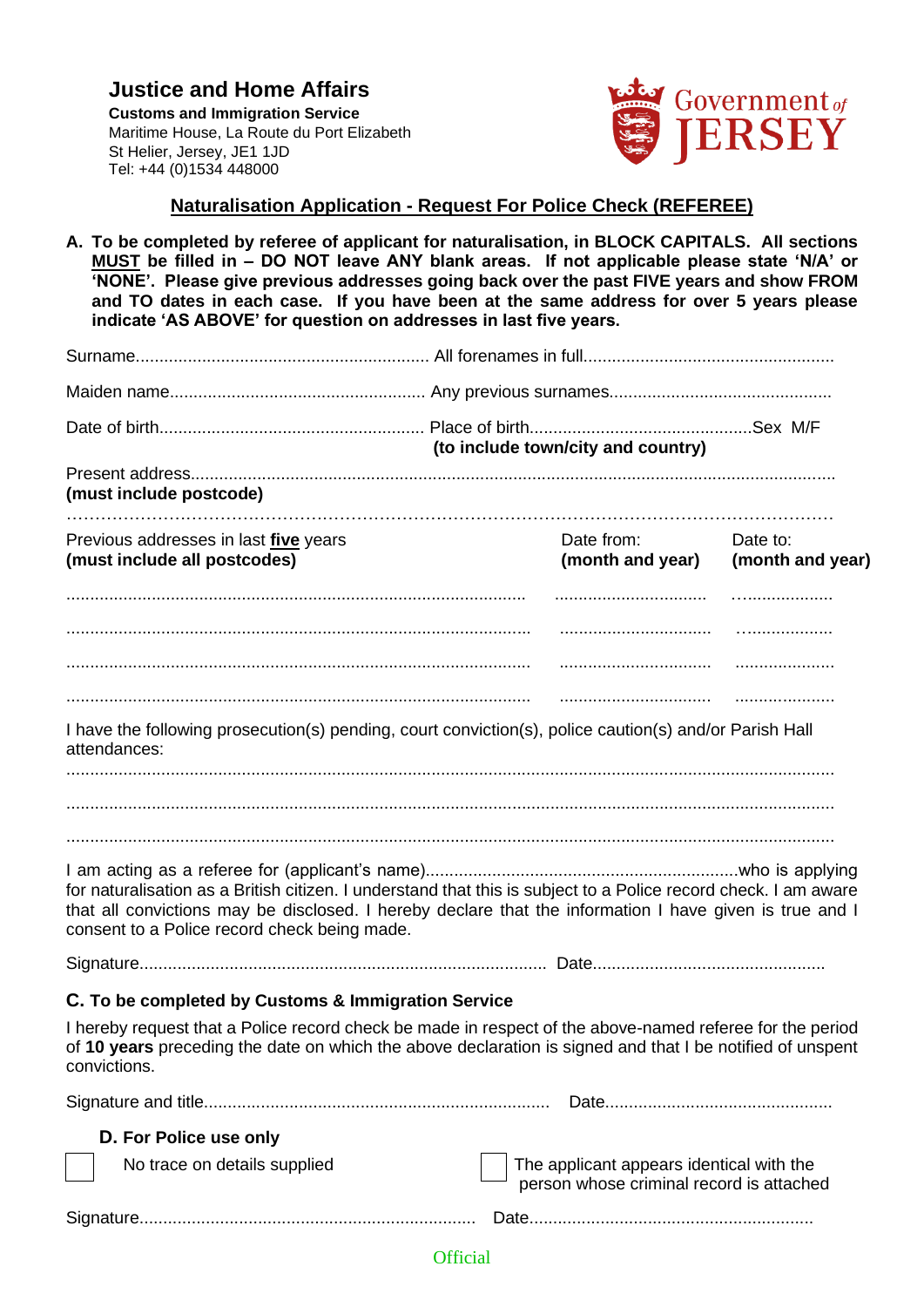**Justice and Home Affairs Customs and Immigration Service** Maritime House, La Route du Port Elizabeth St Helier, Jersey, JE1 1JD Tel: +44 (0)1534 448000



## **Naturalisation Application - Request For Police Check (REFEREE)**

**A. To be completed by referee of applicant for naturalisation, in BLOCK CAPITALS. All sections MUST be filled in – DO NOT leave ANY blank areas. If not applicable please state 'N/A' or 'NONE'. Please give previous addresses going back over the past FIVE years and show FROM and TO dates in each case. If you have been at the same address for over 5 years please indicate 'AS ABOVE' for question on addresses in last five years.**

|                                                                                                                                                                                                                                                                            | (to include town/city and country)                                                   |                              |  |
|----------------------------------------------------------------------------------------------------------------------------------------------------------------------------------------------------------------------------------------------------------------------------|--------------------------------------------------------------------------------------|------------------------------|--|
| (must include postcode)                                                                                                                                                                                                                                                    |                                                                                      |                              |  |
| Previous addresses in last <i>five</i> years<br>(must include all postcodes)                                                                                                                                                                                               | Date from:<br>(month and year)                                                       | Date to:<br>(month and year) |  |
|                                                                                                                                                                                                                                                                            |                                                                                      |                              |  |
|                                                                                                                                                                                                                                                                            |                                                                                      | .                            |  |
|                                                                                                                                                                                                                                                                            |                                                                                      |                              |  |
| I have the following prosecution(s) pending, court conviction(s), police caution(s) and/or Parish Hall<br>attendances:                                                                                                                                                     |                                                                                      |                              |  |
|                                                                                                                                                                                                                                                                            |                                                                                      |                              |  |
| for naturalisation as a British citizen. I understand that this is subject to a Police record check. I am aware<br>that all convictions may be disclosed. I hereby declare that the information I have given is true and I<br>consent to a Police record check being made. |                                                                                      |                              |  |
|                                                                                                                                                                                                                                                                            |                                                                                      |                              |  |
| D. To be completed by Customs & Immigration Service                                                                                                                                                                                                                        |                                                                                      |                              |  |
| I hereby request that a Police record check be made in respect of the above-named referee for the period<br>of 10 years preceding the date on which the above declaration is signed and that I be notified of unspent<br>convictions.                                      |                                                                                      |                              |  |
|                                                                                                                                                                                                                                                                            |                                                                                      |                              |  |
| E. For Police use only                                                                                                                                                                                                                                                     |                                                                                      |                              |  |
| No trace on details supplied                                                                                                                                                                                                                                               | The applicant appears identical with the<br>person whose criminal record is attached |                              |  |
|                                                                                                                                                                                                                                                                            |                                                                                      |                              |  |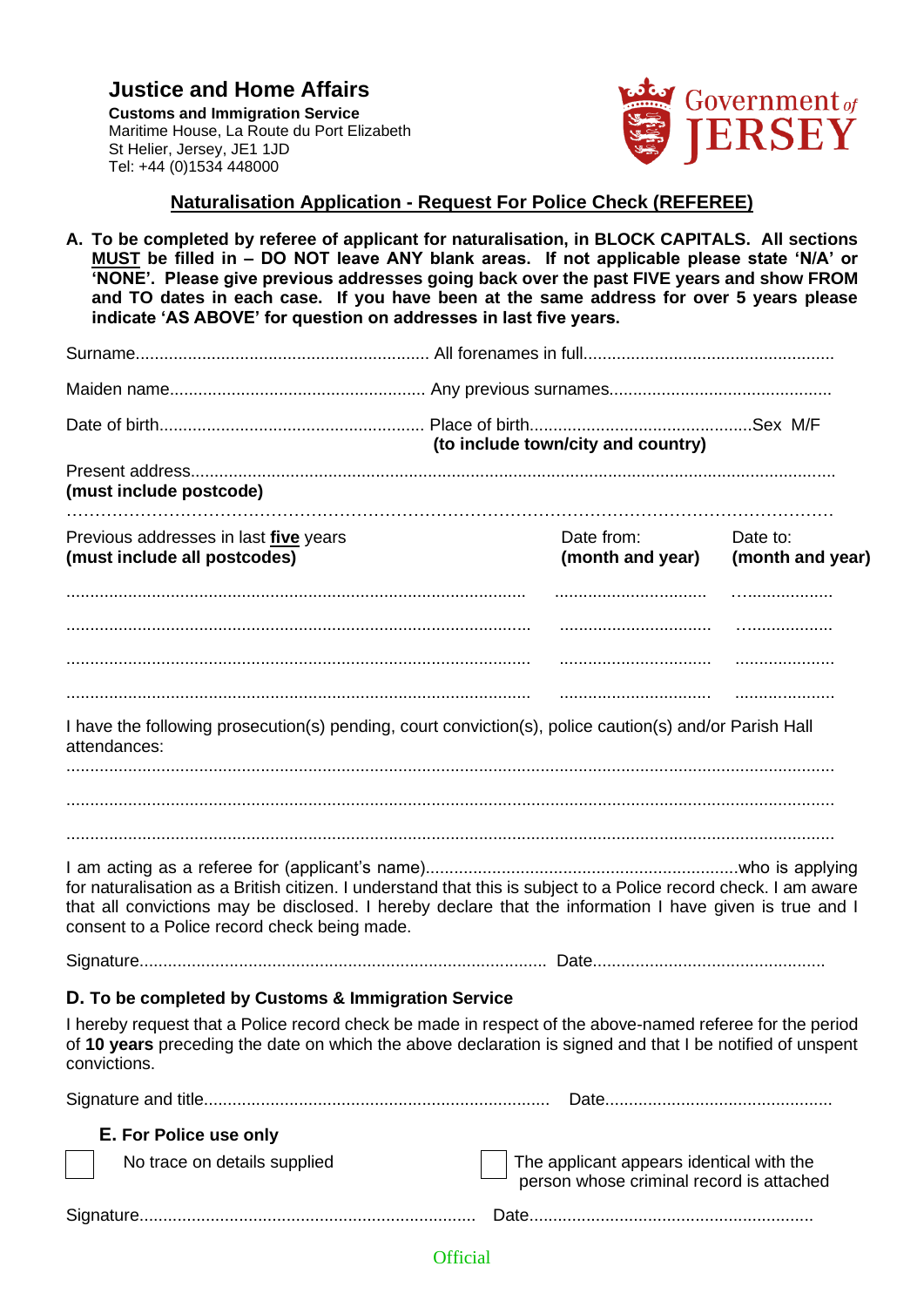|--|--|--|--|--|

### *(insert address)*

## **Income Tax Reference:** ......................................

Comptroller of Taxes Cyril Le Marquand House P O Box 56 The Parade St Helier JE4 8PF

Dear Sir

To enable the processing of my application for naturalisation as a British citizen I, *(insert name)*...................................................................................(*nee*)............................., hereby authorise and request you to disclose to the Head of Service, Customs & Immigration Service whether my Income Tax affairs are, or are not, substantially in order, whichever may in your opinion be the case.

I also authorise and request you to inform the Head of Service, Customs & Immigration Service the date on which I first registered for Income Tax.

Yours faithfully

(*signature*) \_\_\_\_\_\_\_\_\_\_\_\_\_\_\_\_\_\_\_\_\_\_\_\_\_ ................................................................................................................................................

## **THIS SECTION ONLY APPLICABLE IF YOU ARE A MARRIED WOMAN**

I, *(husband's name)*....................................................................................................., being the husband of *(wife's name*).........................................................................(*nee*)............................**,** hereby authorise and request you to disclose to the Head of Service, Customs & Immigration Service whether my Income Tax affairs, IN AS MUCH AS THEY RELATE TO THE INCOME OF MY WIFE, are, or are not, substantially in order, whichever may in your opinion be the case.

Yours faithfully

(*signature of husband*) \_\_\_\_\_\_\_\_\_\_\_\_\_\_\_\_\_\_\_\_\_\_\_